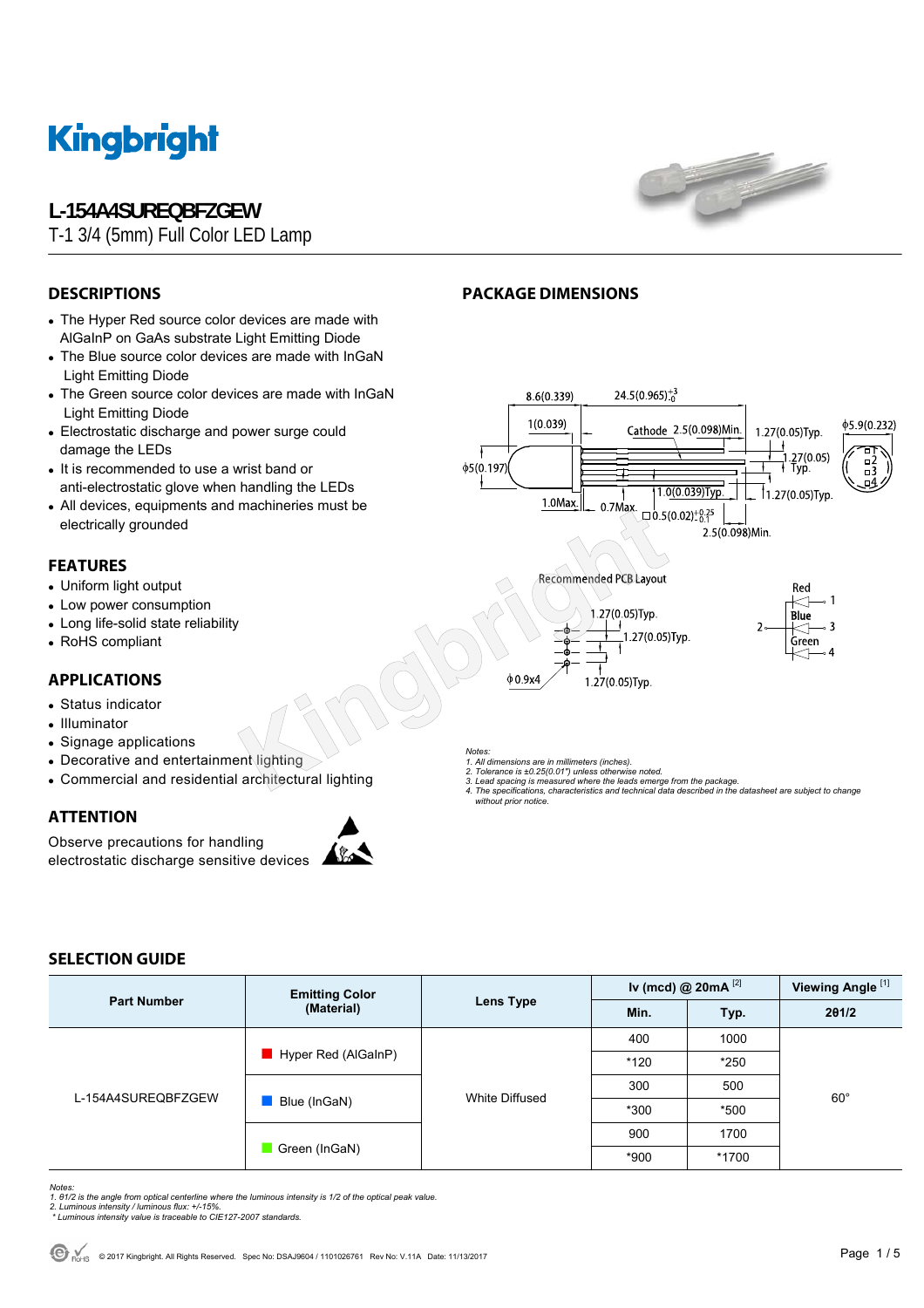### **ELECTRICAL / OPTICAL CHARACTERISTICS at T<sub>A</sub>=25°C**

|                                                                                                                                                                                                                                                                                                                                                                                                                                                   |                      |                                          | Value             |                   |             |  |
|---------------------------------------------------------------------------------------------------------------------------------------------------------------------------------------------------------------------------------------------------------------------------------------------------------------------------------------------------------------------------------------------------------------------------------------------------|----------------------|------------------------------------------|-------------------|-------------------|-------------|--|
| <b>Parameter</b>                                                                                                                                                                                                                                                                                                                                                                                                                                  | Symbol               | <b>Emitting Color</b>                    | Typ.              | Max.              | <b>Unit</b> |  |
| Wavelength at Peak Emission $I_F = 20 \text{mA}$                                                                                                                                                                                                                                                                                                                                                                                                  | $\lambda_{\rm peak}$ | <b>Hyper Red</b><br>Blue<br>Green        | 645<br>460<br>520 |                   | nm          |  |
| Dominant Wavelength $I_F = 20 \text{mA}$                                                                                                                                                                                                                                                                                                                                                                                                          | $\lambda_{dom}$ [1]  | <b>Hyper Red</b><br><b>Blue</b><br>Green | 630<br>465<br>525 |                   | nm          |  |
| Spectral Bandwidth at 50% $\Phi$ REL MAX<br>$I_F = 20mA$                                                                                                                                                                                                                                                                                                                                                                                          | Δλ                   | <b>Hyper Red</b><br>Blue<br>Green        | 25<br>25<br>35    |                   | nm          |  |
| Capacitance                                                                                                                                                                                                                                                                                                                                                                                                                                       | C                    | Hyper Red<br><b>Blue</b><br>Green        | 45<br>100<br>100  |                   | pF          |  |
| Forward Voltage $I_F = 20mA$                                                                                                                                                                                                                                                                                                                                                                                                                      | $V_F$ <sup>[2]</sup> | Hyper Red<br><b>Blue</b><br>Green        | 1.9<br>3.3<br>3.2 | 2.5<br>4.0<br>4.0 | $\vee$      |  |
| Reverse Current ( $V_R$ = 5V)                                                                                                                                                                                                                                                                                                                                                                                                                     | l <sub>R</sub>       | <b>Hyper Red</b><br><b>Blue</b><br>Green |                   | 10<br>50<br>50    | uA          |  |
| Notes:<br>1. The dominant wavelength ( $\lambda d$ ) above is the setup value of the sorting machine. (Tolerance $\lambda d$ : ±1nm.)<br>2. Forward voltage: ±0.1V.<br>3. Wavelength value is traceable to CIE127-2007 standards.<br>4. Excess driving current and / or operating temperature higher than recommended conditions may result in severe light degradation or premature failure.<br>ABSOLUTE MAXIMUM RATINGS at T <sub>A</sub> =25°C |                      |                                          |                   |                   |             |  |
|                                                                                                                                                                                                                                                                                                                                                                                                                                                   |                      | <b>Value</b>                             |                   |                   |             |  |
| <b>Parameter</b>                                                                                                                                                                                                                                                                                                                                                                                                                                  | Symbol               |                                          |                   |                   | <b>Unit</b> |  |

|                                         | Symbol                   | Value               |             |       |              |
|-----------------------------------------|--------------------------|---------------------|-------------|-------|--------------|
| <b>Parameter</b>                        |                          | <b>Hyper Red</b>    | <b>Blue</b> | Green | <b>Unit</b>  |
| Power Dissipation                       | $P_D$                    | 75                  | 120         | 120   | mW           |
| Reverse Voltage                         | $V_{R}$                  | 5                   | 5           | 5     | V            |
| Junction Temperature                    | $T_j$                    | 115                 | 115         | 115   | $^{\circ}$ C |
| <b>Operating Temperature</b>            | $T_{op}$                 | $-40$ to $+85$      |             |       | $^{\circ}C$  |
| Storage Temperature                     | $T_{\text{stg}}$         | $-40$ to $+85$      |             |       | $^{\circ}C$  |
| <b>DC Forward Current</b>               | -le                      | 30                  | 30          | 30    | mA           |
| <b>Peak Forward Current</b>             | $I_{FM}$ <sup>[1]</sup>  | 200                 | 150         | 100   | mA           |
| Electrostatic Discharge Threshold (HBM) | $\overline{\phantom{a}}$ | 3000                | 250         | 450   | $\vee$       |
| Lead Solder Temperature <sup>[2]</sup>  |                          | 260°C For 3 Seconds |             |       |              |
| Lead Solder Temperature <sup>[3]</sup>  |                          | 260°C For 5 Seconds |             |       |              |

### **ABSOLUTE MAXIMUM RATINGS at TA=25°C**

Notes:<br>1. 1/10 Duty Cycle, 0.1ms Pulse Width.<br>2. 2mm below package base.<br>4. Relative humidity levels maintained between 40% and 60% in production area are recommended to avoid the build-up of static electricity – Ref JEDEC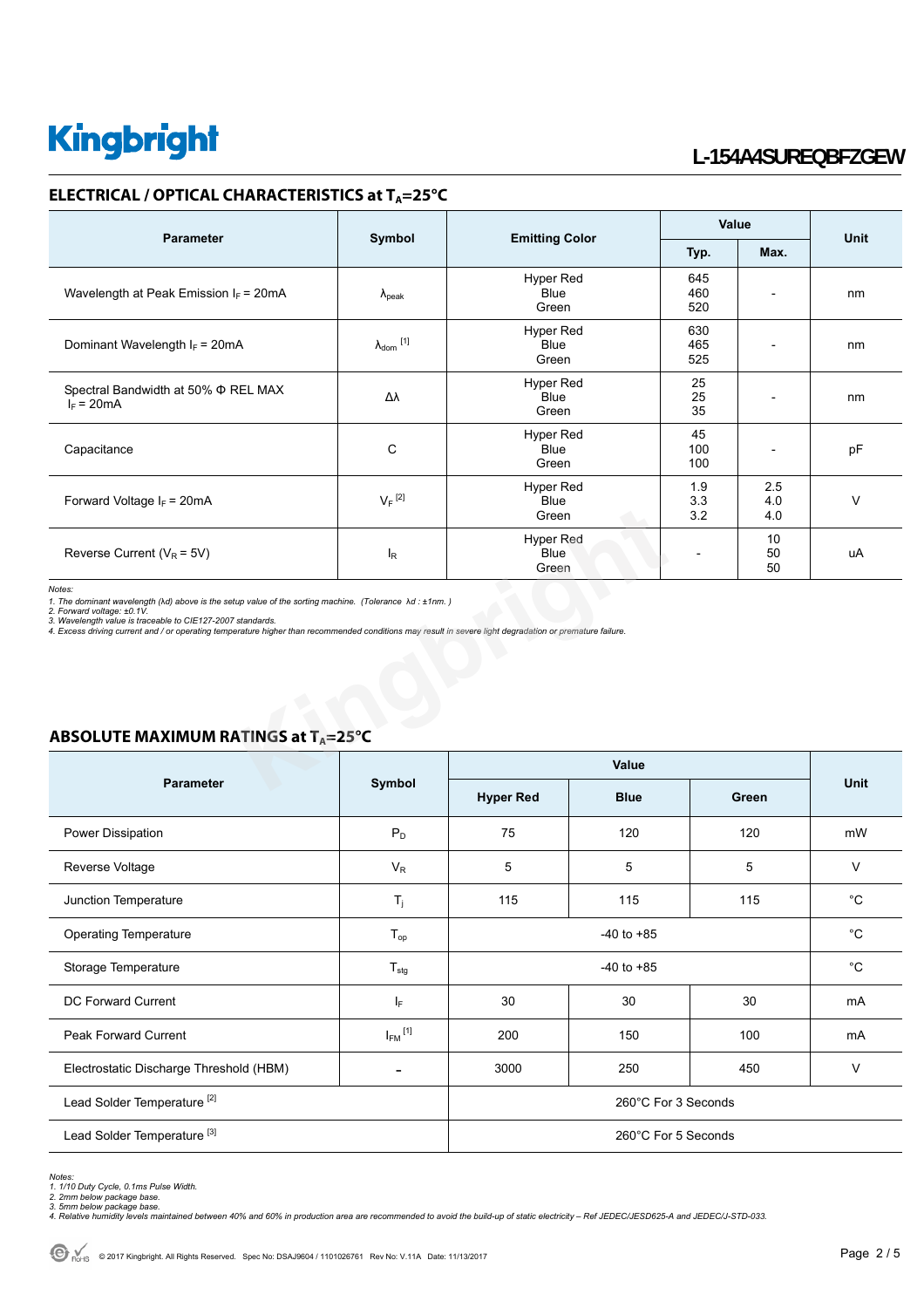### **TECHNICAL DATA**



#### **SPATIAL DISTRIBUTION**



### **HYPER RED**



**GREEN** 



Forward current (mA)

Forward current (mA)

**Forward Current Derating Curve Luminous Intensity vs.** 

**Ambient Temperature**







C ROHS © 2017 Kingbright. All Rights Reserved. Spec No: DSAJ9604 / 1101026761 Rev No: V.11A Date: 11/13/2017 **Page 3 / 5 Page 3 / 5**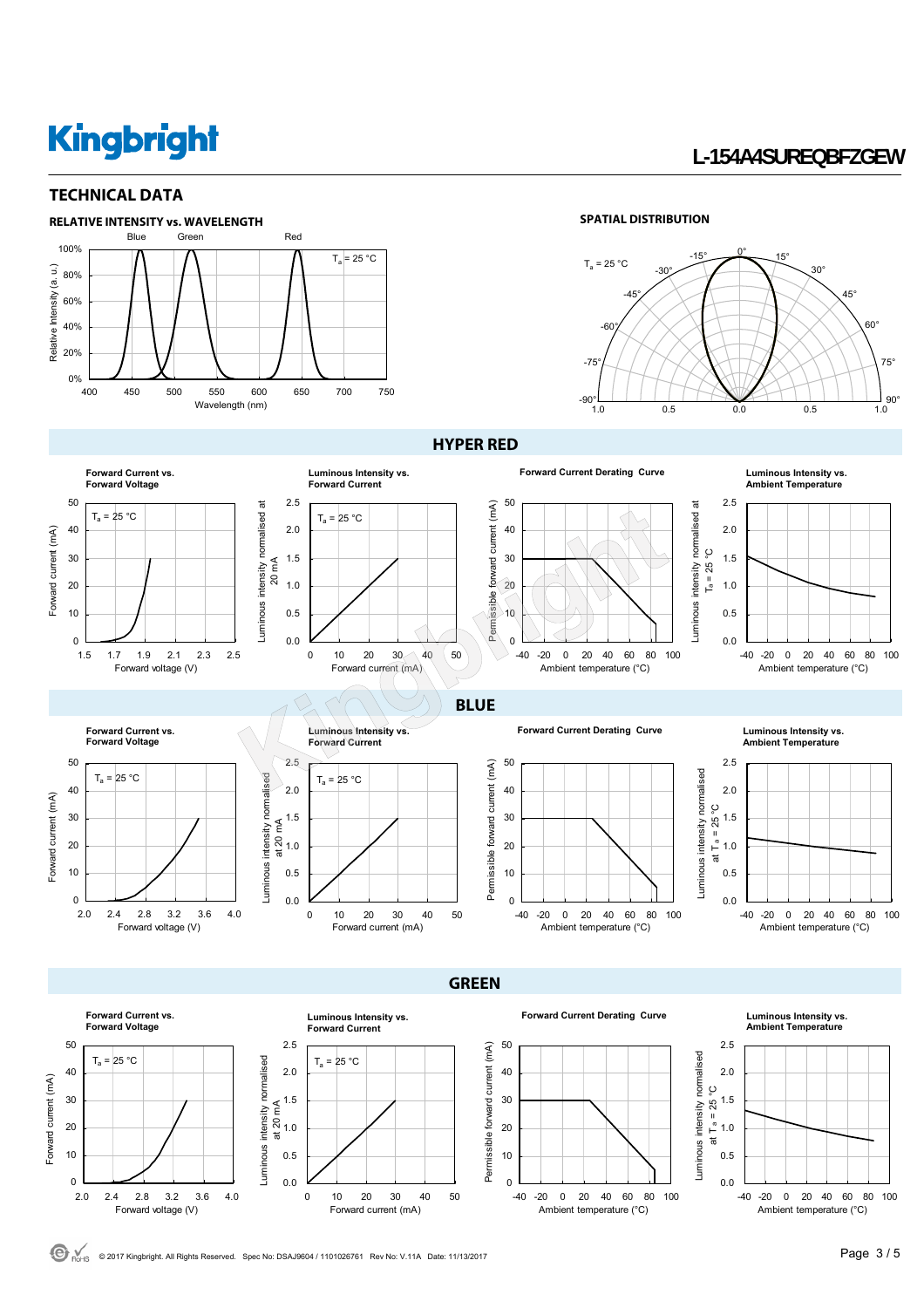#### **RECOMMENDED WAVE SOLDERING PROFILE**



- *Notes: 1. Recommend pre-heat temperature of 105°C or less (as measured with a thermocouple attached to the LED pins) prior to immersion in the solder wave with a maximum solder bath temperature of 260°C*
- *2. Peak wave soldering temperature between 245°C ~ 255°C for 3 sec (5 sec max). 3. Do not apply stress to the epoxy resin while the temperature is above 85°C.*
- *4. Fixtures should not incur stress on the component when mounting and during soldering process.*
- *5. SAC 305 solder alloy is recommended.*
- *6. No more than one wave soldering pass.*

#### **PRECAUTIONS**

#### **Storage conditions**

- 1. Avoid continued exposure to the condensing moisture environment and keep the product away from rapid transitions in ambient temperature.
- 2. LEDs should be stored with temperature  $\leq 30^{\circ}$ C and relative humidity  $\leq 60\%$ .
- 3. Product in the original sealed package is recommended to be assembled within 72 hours of opening. Product in opened package for more than a week should be baked for 30 (+10/-0) hours at 85  $\sim$  100 $^{\circ}$ C.

#### **LED Mounting Method**

1. The lead pitch of the LED must match the pitch of the mounting holes on the PCB during component placement. Lead-forming may be required to insure the lead pitch matches the hole pitch. Refer to the figure below for proper lead forming procedures. *Note 1-3: Do not route PCB trace in the contact area between the leadframe and the PCB to prevent short-circuits.* 



2. When soldering wires to the LED, each wire joint should be separately insulated with heat-shrink tube to prevent short-circuit contact. Do not bundle both wires in one heat shrink tube to avoid pinching the LED leads. Pinching stress on the LED leads may damage the internal structures and cause failure.





- LED ED. Space and of (Fig.  $1$  $(Fig. 2)$
- 3. Use stand-offs *(Fig.1)* or spacers *(Fig.2)* to securely position the LED above the PCB.
- 4. Maintain a minimum of 3mm clearance between the base of the LED lens and the first lead bend *(Fig. 3 ,Fig. 4).*
- 5. During lead forming, use tools or jigs to hold the leads securely so that the bending force will not be transmitted to the LED lens and its internal structures. Do not perform lead forming once the component has been mounted onto the PCB. *(Fig. 5 )*